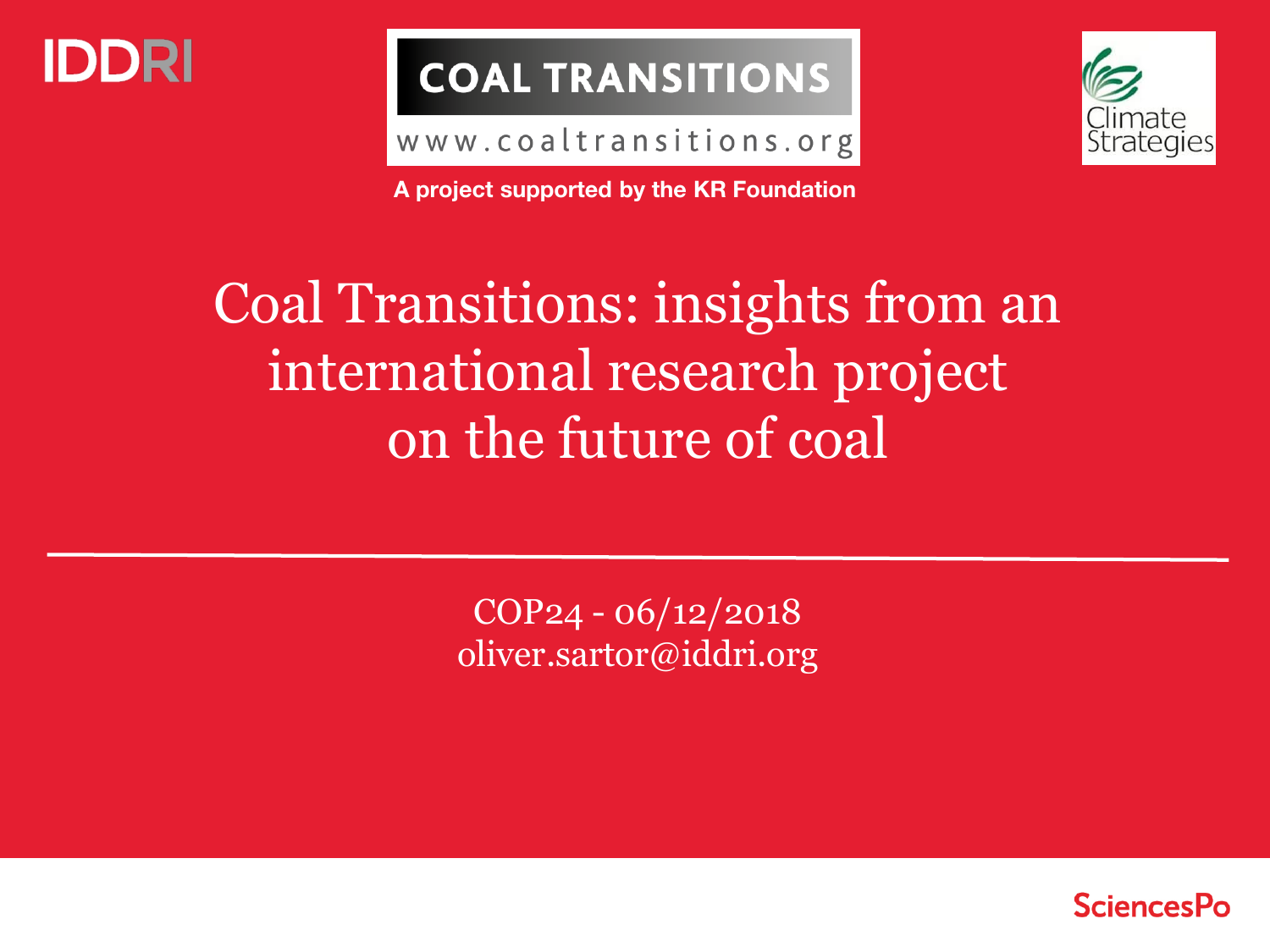# **IDDRCoal Transitions: an international research project**



**Six leading research teams from 6 major coal using economies: China, India, South Africa, Australia, Germany, Poland.** 

**Exploring feasible and just pathways to coal transitions, compatible with <2°C goal of Paris AgreementSciencesPo**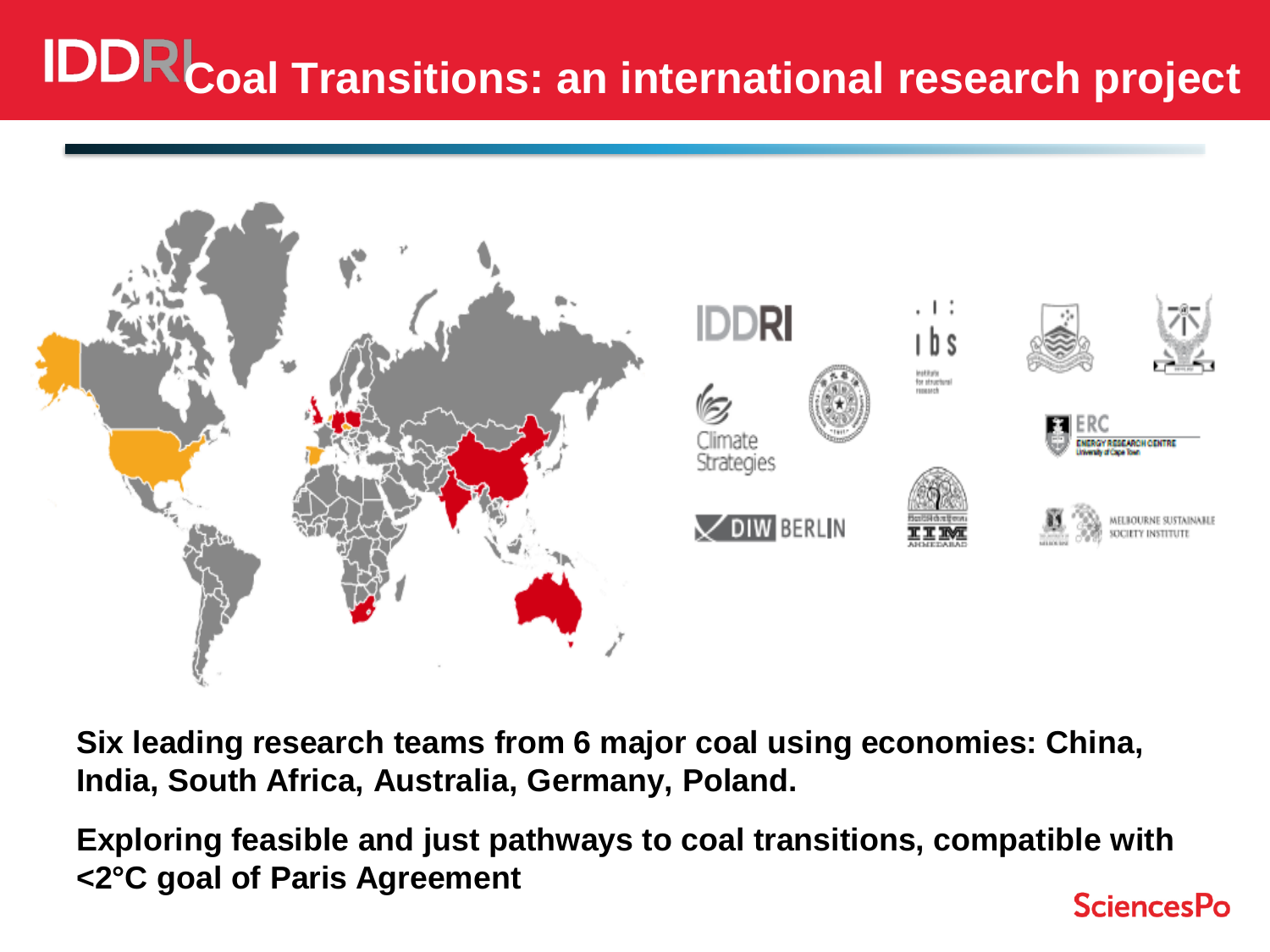**.** 

- **1. (Paris-compatible) transformation of the energy system**
- **2. Avoiding stranded assets**
- **3. Avoiding stranded workers**
- **4. Regional economic transition**
- **5. International dimension (esp. for major exporters/importers)**

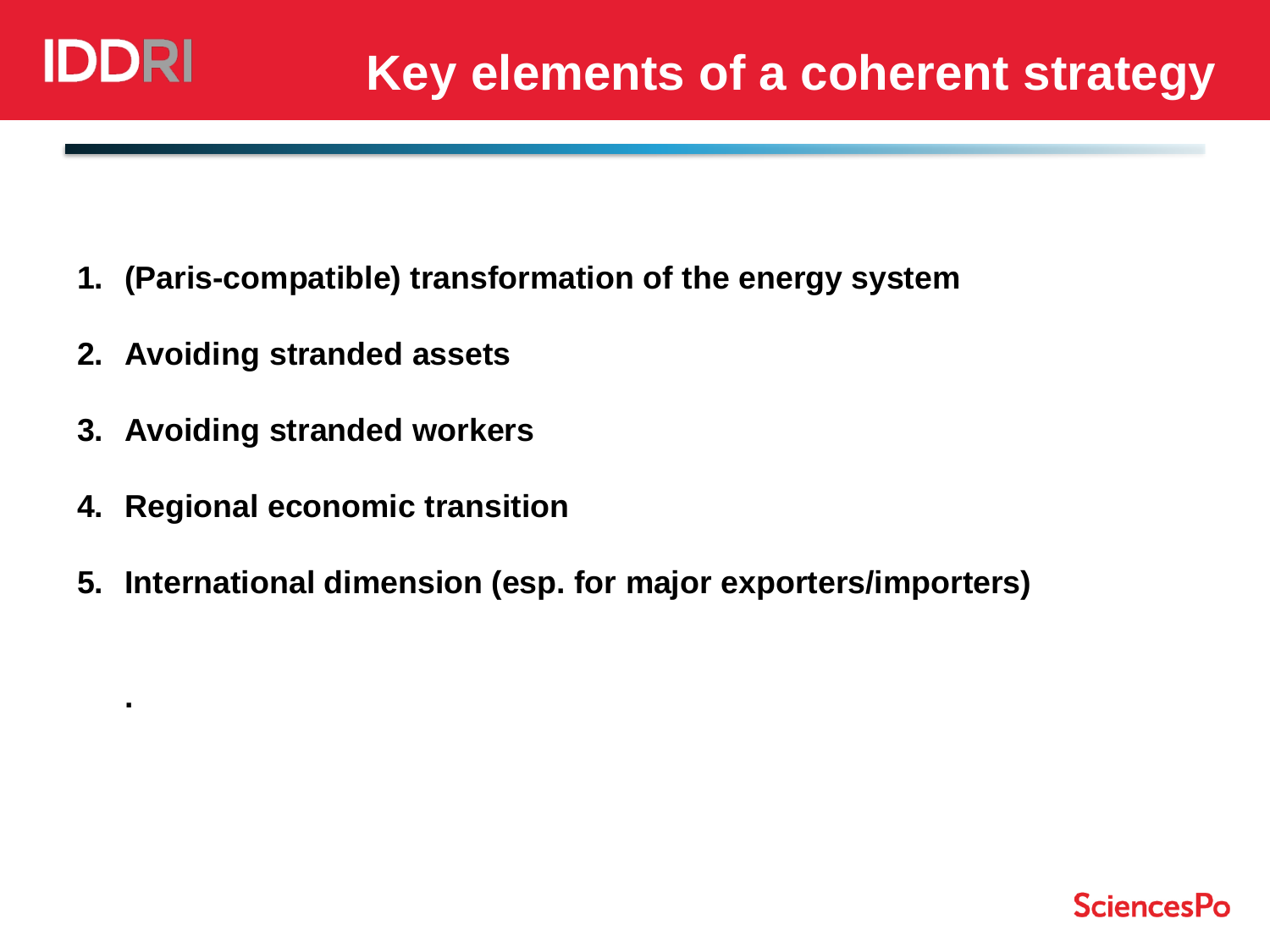## IDDRI

## **Coal transitions are happening**

#### Figure 12. EU JRC's Forecast of Total Coal-fired power capacity in Europe to 2030





**Figure 16. US Coal Consumption is declining rapidly** 

Source: IDDRI, based data from JRC, 2018.

Source: Enerdata

**36 governments have pledged to phase out coal before 2030** 

**Other large coal using countries, including Germany, South Africa, Spain, are exploring strategies to phase out coal.**

**Others, such as China, EU, are serious about reducing coal use**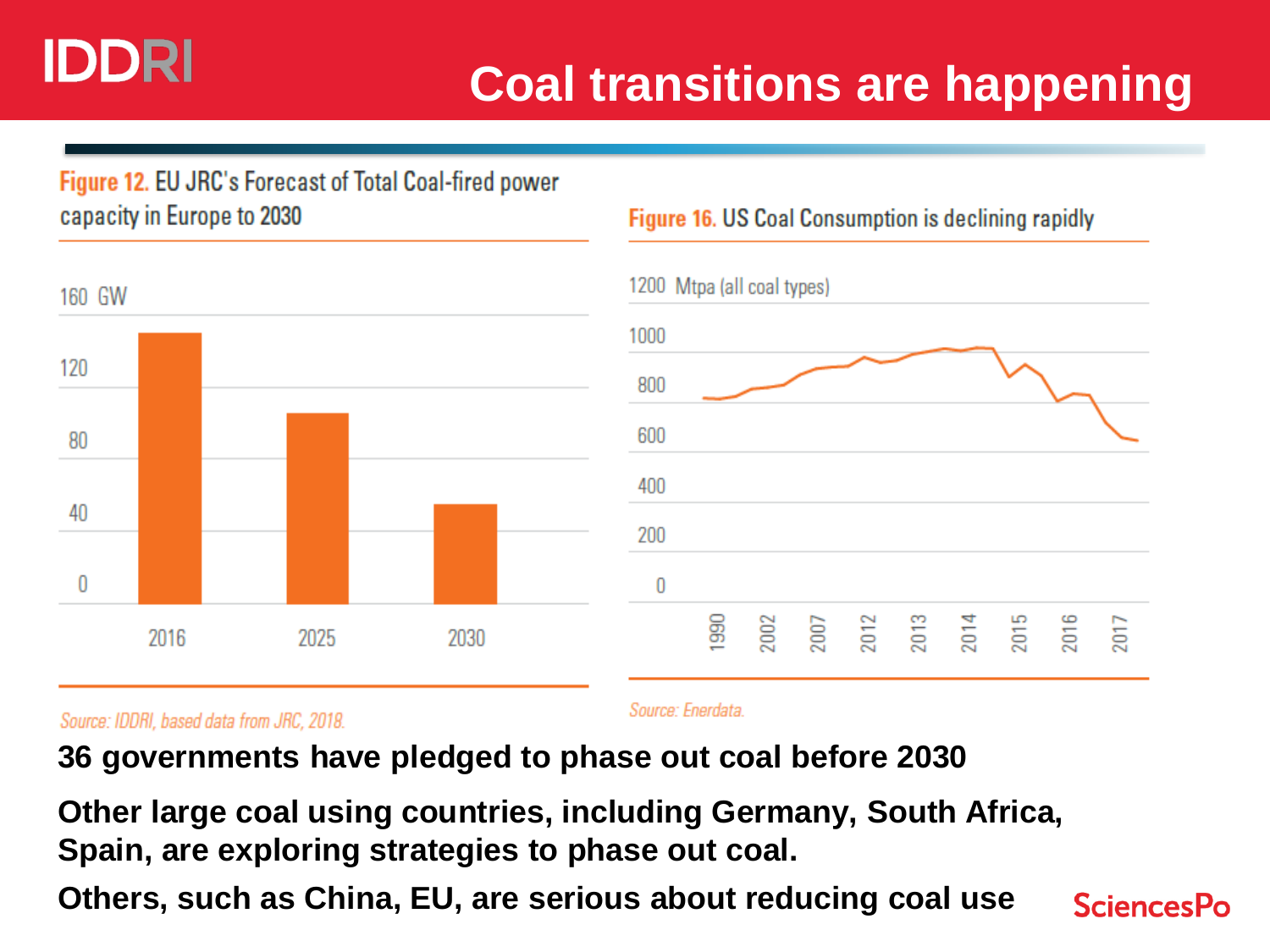# **But more effort is needed to keep well below 2°C**

Figure 1. Global coal and lignite consumption (includes thermal and metallurgical coal)



**down more quickly…** 



Sourca: Coal Transitions project.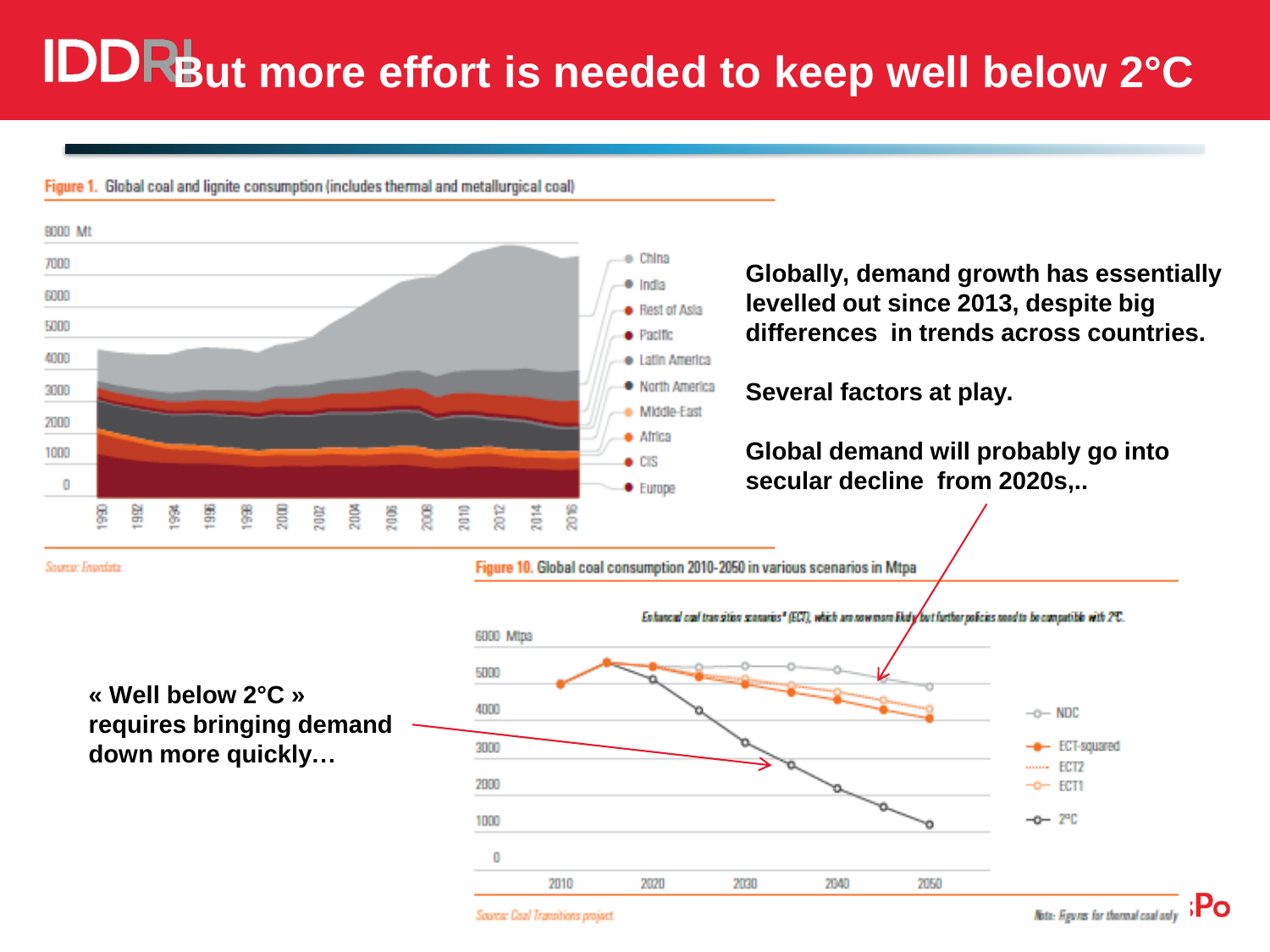# IDDRI

## **Alternatives to coal power becoming more affordable and reliable**

**Figure 7. The increasing competitiveness** of renewable energy with hard coal technologies (global median auction results)





Figure 8. Current cost estimates of supercritical coal vs cost of onshore wind and solar PV with Li-ion battery use as capacity firming



Source: IDDRI based on data from IRENA, 2018; McKinsey, 2018.

**Mini-grid and off –grid solutions in India or Africa can be cheaper and more reliable than new coal plant** 

**Solutions to variability of renewables are numerous and advancing.**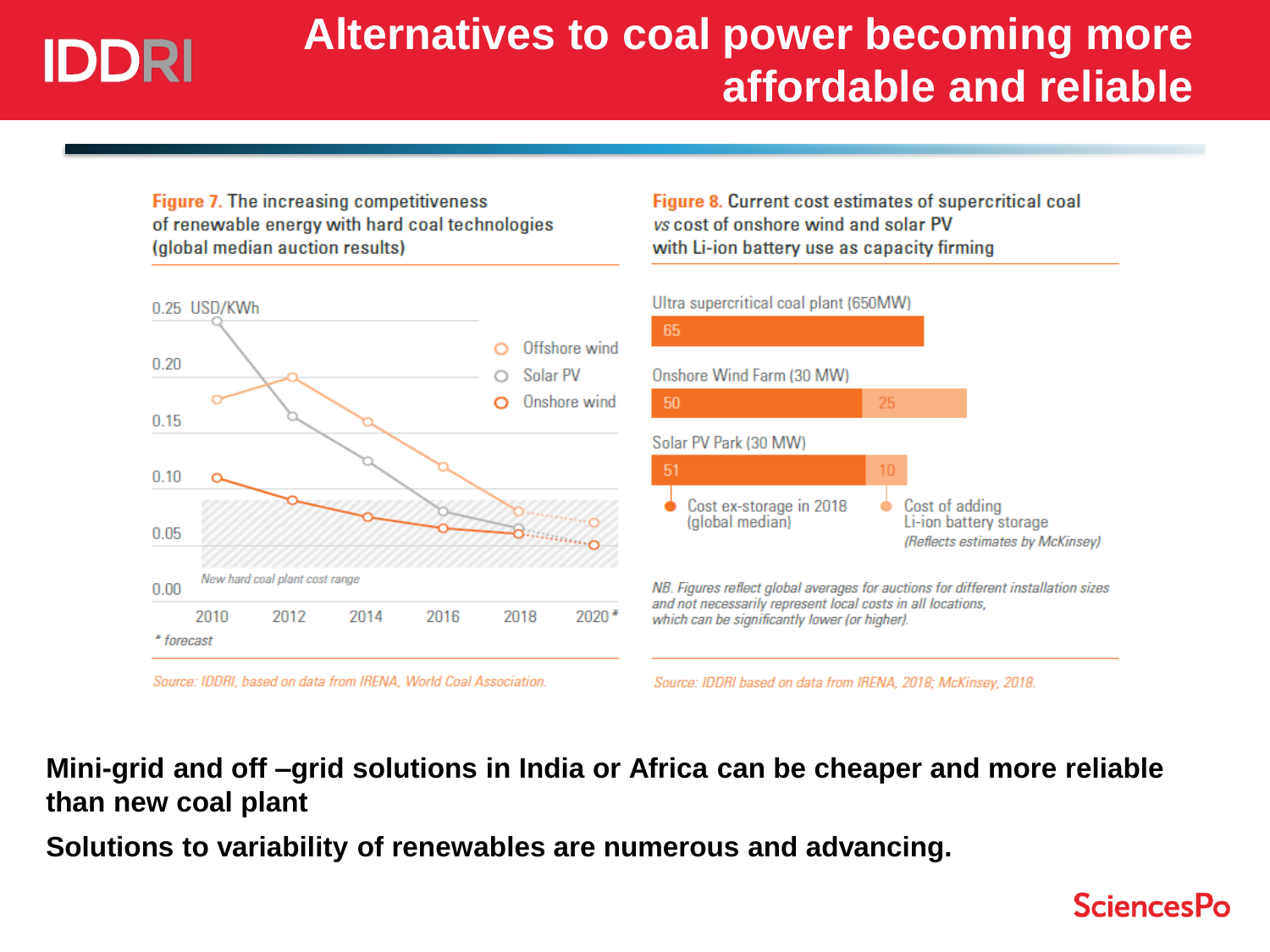### **E.g. Electricity mix pathways for China..;**

with 2030 Peaking and late decline of emissions 15000 TWh

with 2025 peaking and progressive decline of emissions



#### Source: Tsinghua University, China

**A key is issue is planning phase down of existing assets (avoiding stranded assets faciliting integration of decarbonised power):** 

**If you avoid newbuild today, and apply a manadatory 25-year asset lifetime, many countries could largely avoid stranded assets and be consistent with <2°C goalSciencesPo**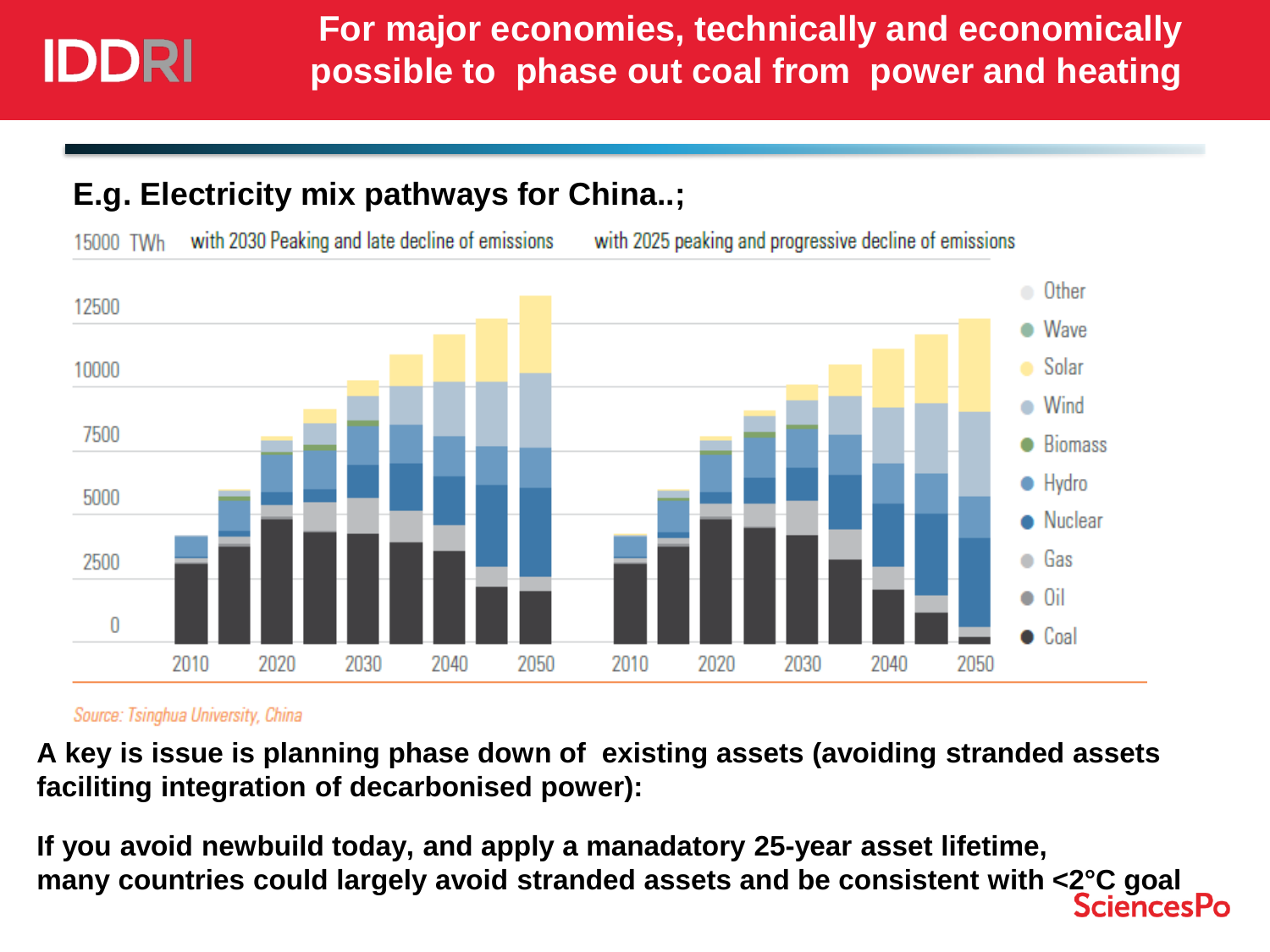### **Coal phase outs can be economically affordable IDDRI with the right policy framework**

![](_page_7_Figure_1.jpeg)

Source: Crawford School of Public Policy, ANU.

#### Figure 17c. South Africa

![](_page_7_Figure_4.jpeg)

Source: UCT, South Africa \* South Africa has a range for its NDC somario. However experts note that the upper range is more consistent with business as usual or reference care:

**Some countries face virtually zero or**  *negative incremental cost* **to coal power phase out**

**South Africa and Australia for example could exploit and abundant natural RES and aging fleets to phase out by ca. 2040**

#### **But key conditions:**

- Infrastructure development/planning
- Broaden portfolio of renewables
- Improve power market design

- Develop residual dispatchable resources (e.g. storage, hydro, biomass, or other solutions) for remaining load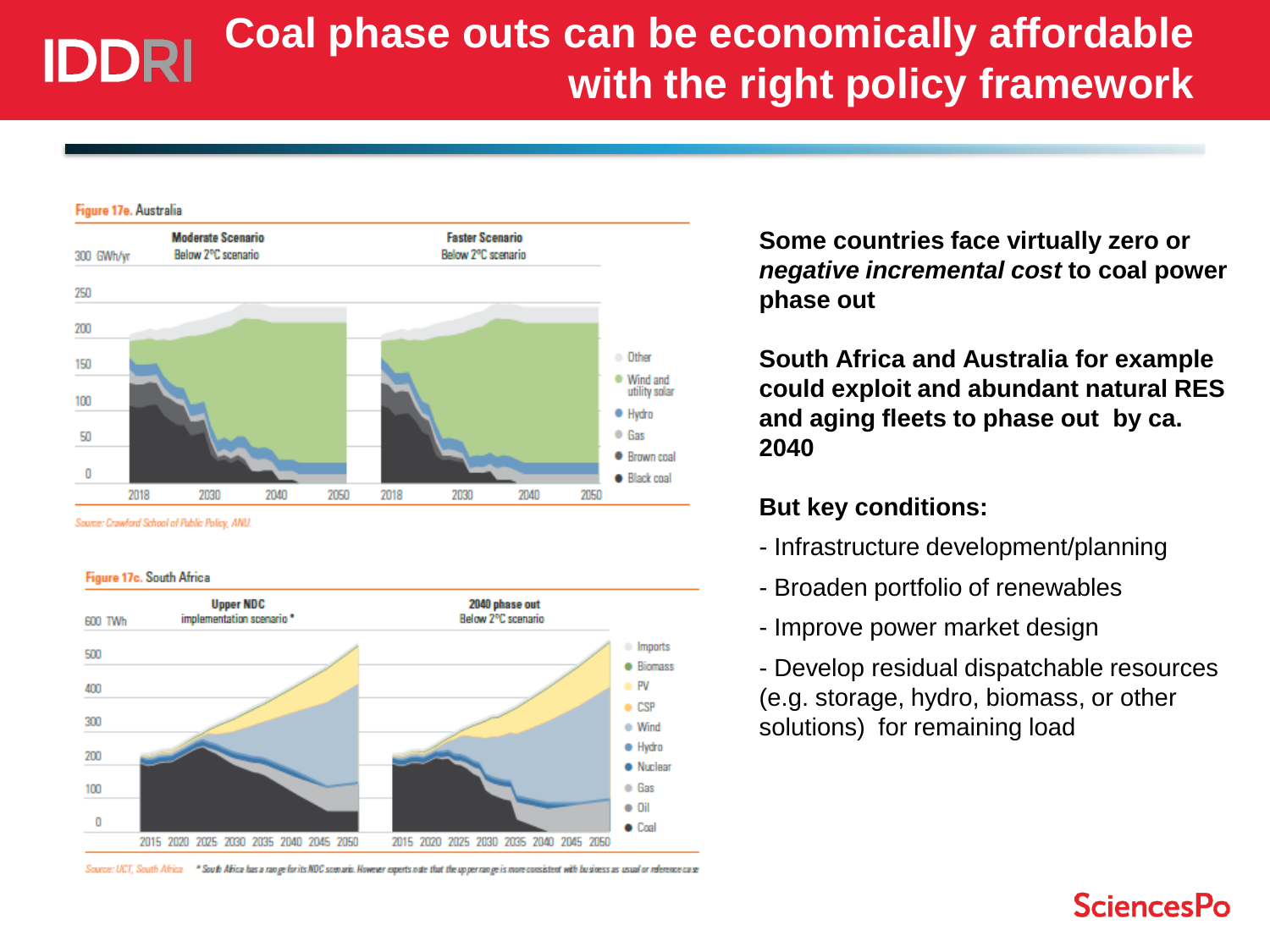## IDDRI

**SciencesPo** 

**Coal extraction regions often suffer from significant problems (predating climate mitiagation).** 

**Climate policy can add to this or it can be an opportunity to take some control of existing trends and manage transition to the future.**

### **Solutions must be context specific. Some selected insights…**

- **«** *Anticipation. Anticipation. Anticipation! »*
- Facilitate inclusive dialogue on a chosen future for key stakeholders
- Be concrete: set a timeline with clear milestones
- Differentiated and targeted solutions for different worker types
- Jobs transfer programs generally better than retraining.
- Regional economic reslience and diversification strategies can succeed over longterm, but solutions depend on economic geography and local competitive advantg
- Dedicated governance framework for FF transitions necessary, often to simply ensure companies fulfil their responsibilities, do not hijack process.
- Coal transitions raise multi-level governance issues
- Invest for the next generation, save money and protect « human capital »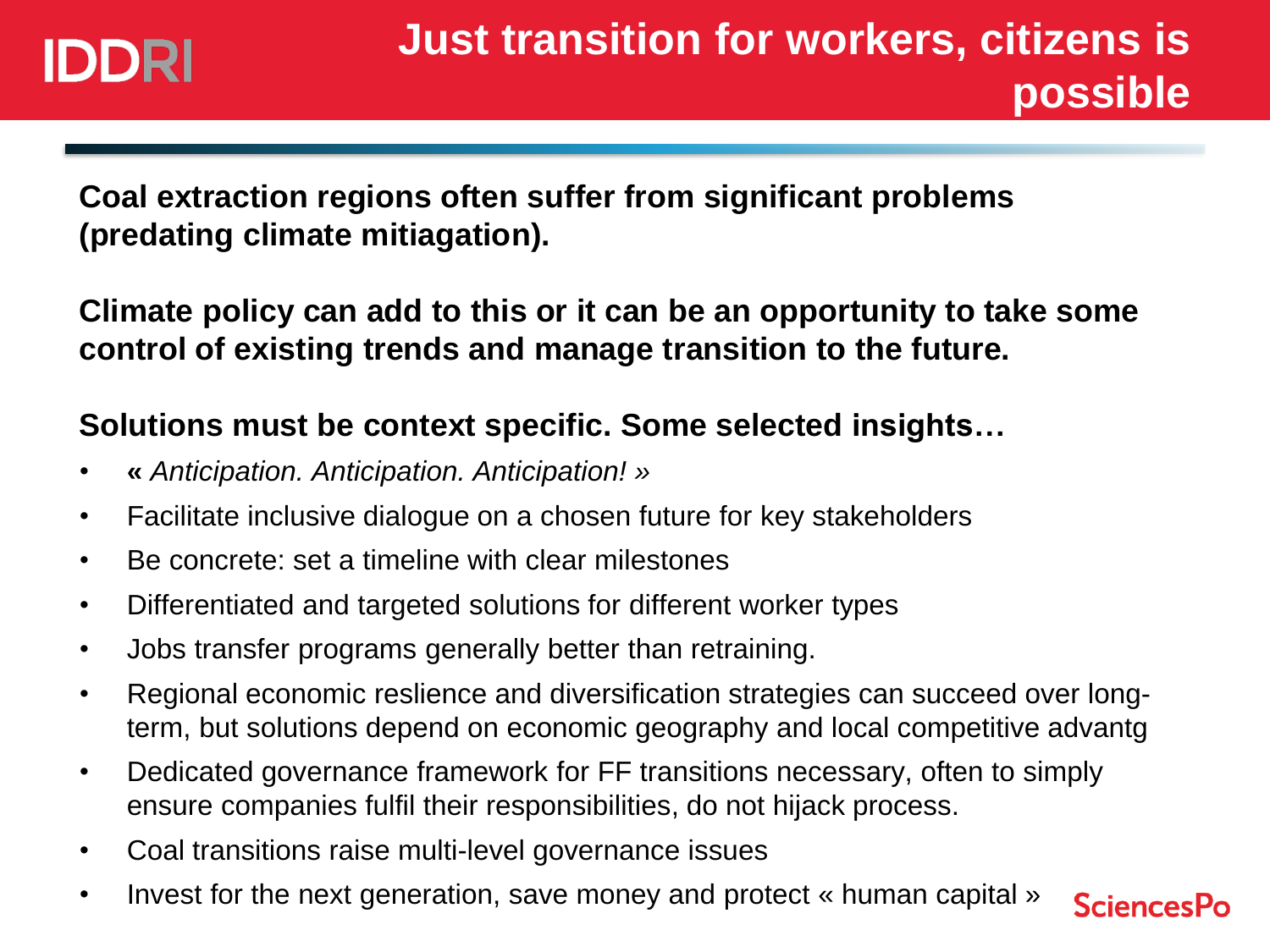## **Coal transitions can help achieve other societal goals**

#### **Water resource contraints & Indian coal**

2015 - Paril (6 months) Timda 2014 Chandrapu Ralchur

Figure 9. Temporal power plant shut down (2001- March2017)

2017 - Kudaol 2016 - Parll lavalseen Farakka Ralchur Tiroda Parll Mettur Muzzafarour Tutloodn Uduol Parll Bellary Ralchur **EMCO** Kavakulum 2012 Newell Warora Kasalnal 2010 VIIIeswaram Salava Sasso LIMPP 1005 Ravalseema Sikks Sterlite

**Cheaper and more reliable access to power for the energy poor**

**Avoiding local pollution/resource competition, esp for water, air and soil.** 

**Better health & more desirable and liveable local environment.** 

**Avoided fiscal costs of supporting uncompetitive industry**

**Manage risks to energy system from international coal market**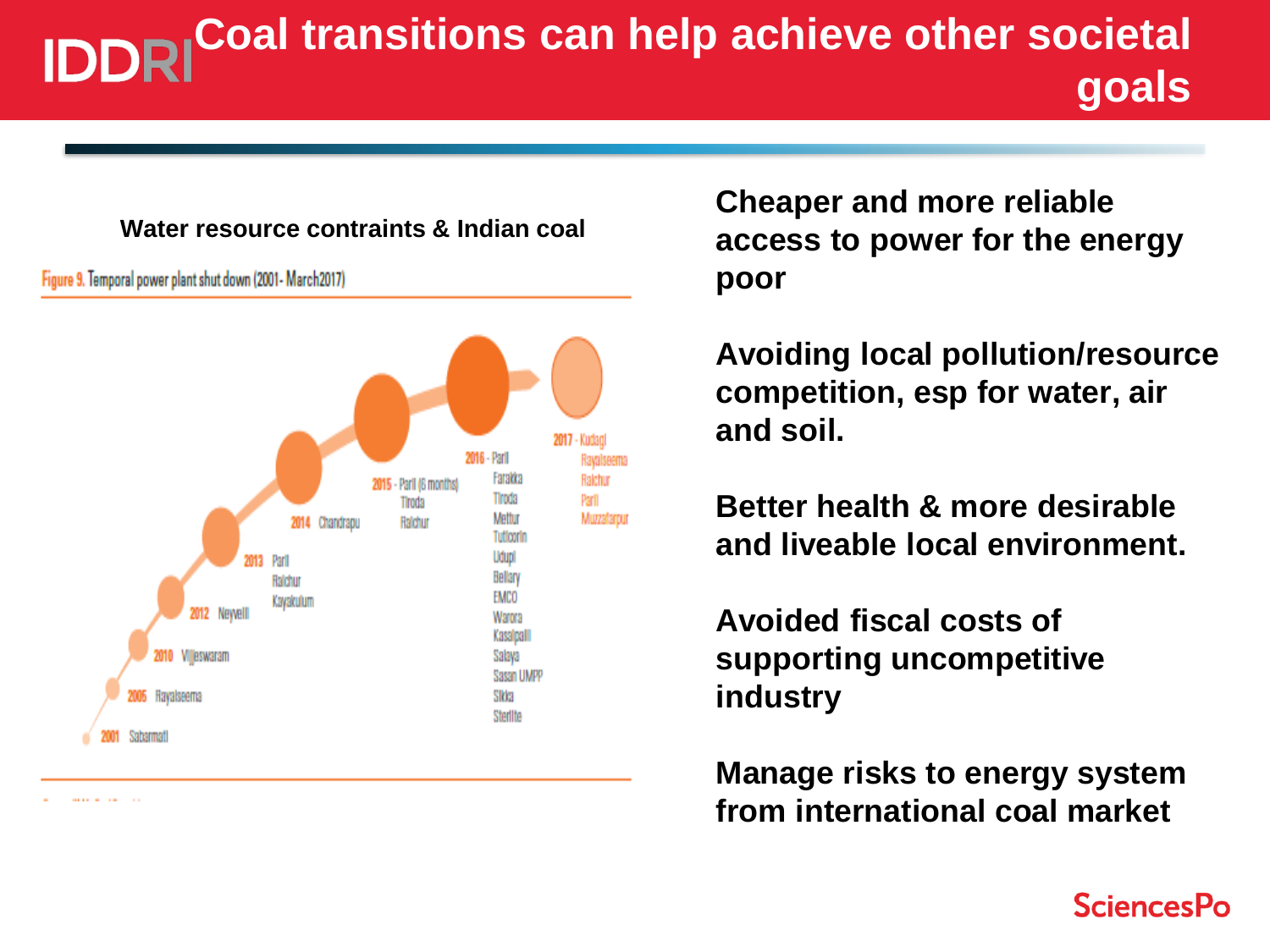![](_page_10_Picture_0.jpeg)

- **1. Coal transitions are happening already, but more effort is needed for Paris goals**
- **2. <2°C-compatible coal transitions that ensure energy security and affordable electricity for all are technically and economically feasible.**
- **3. A socially just transition for coal sector workers and citizens of coal producing regions is possible.**
- **4. Coal transitions can help to provide numerous co-benefits for society**

![](_page_10_Picture_6.jpeg)